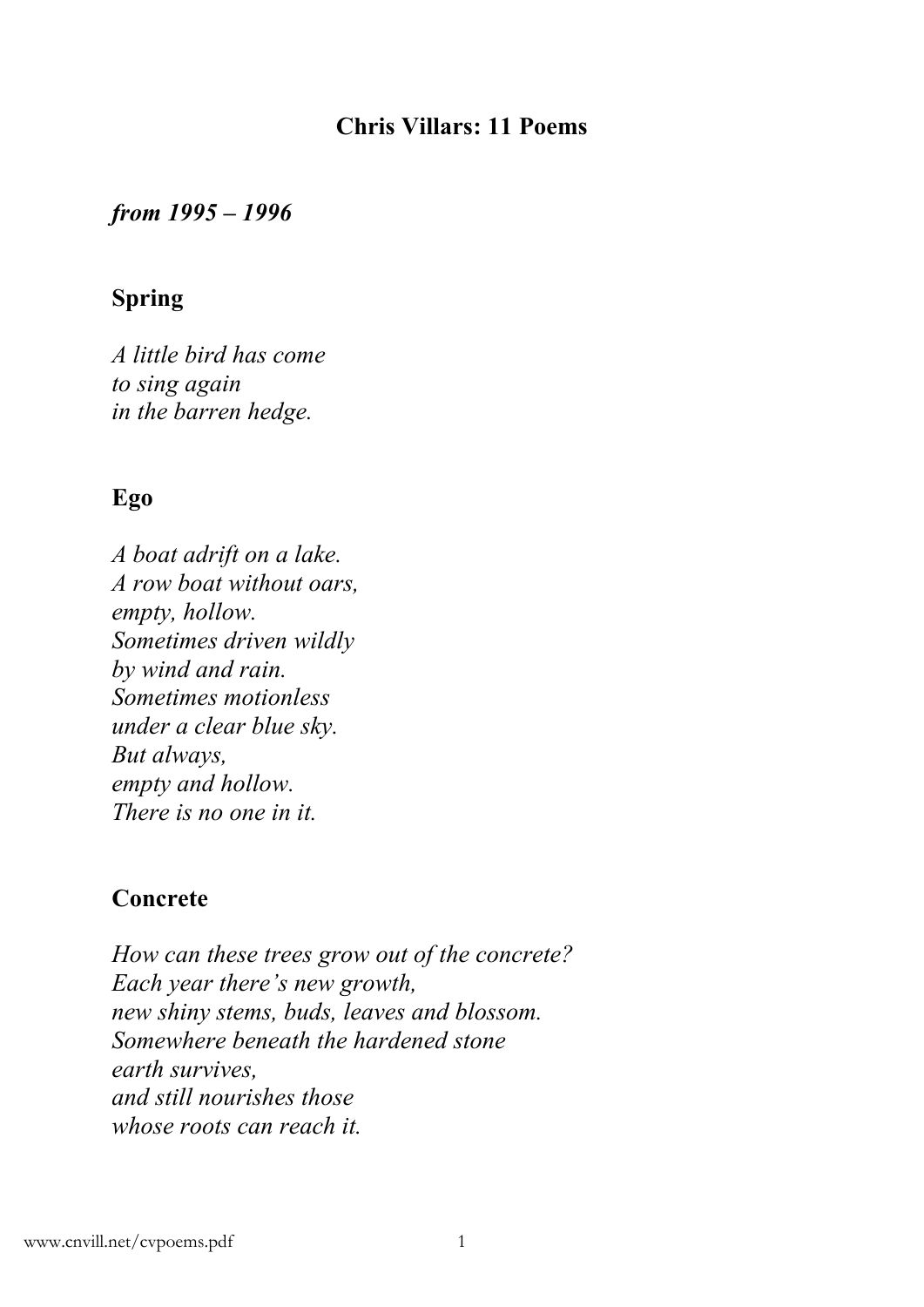# **Casualty**

*On the pavement, under the feet of the hurrying crowd, a man lies unconscious, ignored. He is the feeling heart we step discreetly over so as not to miss our train.*

#### **Aerials**

*Wandsworth. Twilight. The houses crouch down. High above, a cloud shines in evening sunlight.*

*On every house in every street a tall pole holds a TV aerial. Hundreds. Thousands. And each one points in the same direction.*

*I pass by on the rush-hour train. Faintly reflected in the window, I see twenty people each reading the same page of the evening paper.*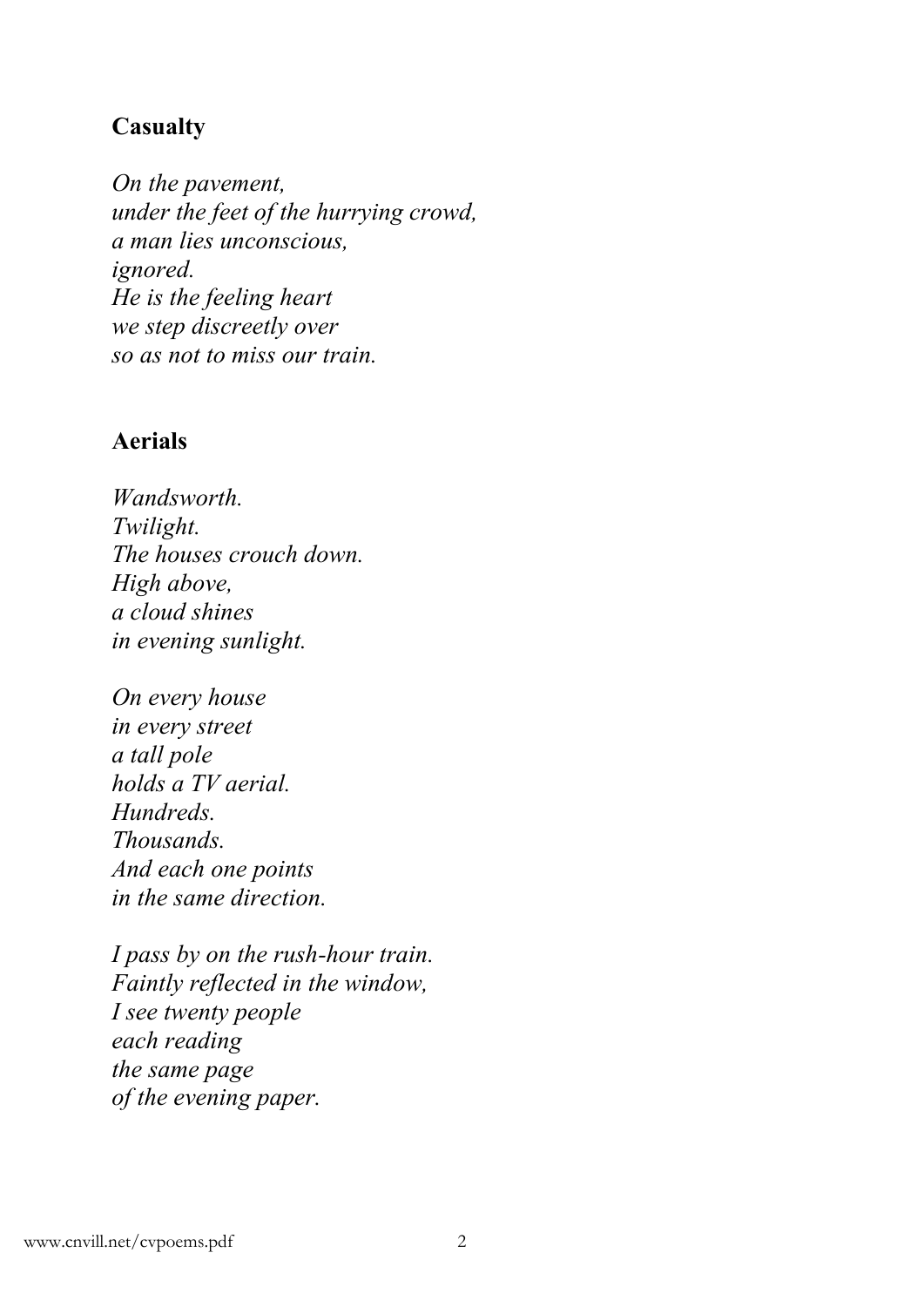#### *from 2015 - 2016*

#### **Little Bird**

*Little bird, hop into my branches. My leaves will protect you. Your song will remind me I have a soul. Let's shelter together all winter long!*

#### **Now**

*Now's a funny thing! It seems like all there is. Yet it's always harking back or reaching forward. To what? There are no other Nows!*

### **Daisies**

*All the daisies in the lawn outside the museum came out arranged in astral constellations! I'm no expert, but I could see Orion with his famous belt and sword, and Cygnus the Swan with its long neck, and Cassiopeia, the double-u. It was wonderful! But when I told my friends they didn't believe me. And when I took them to see, guess what? More daisies had come out in between, and there were no constellations any more.*